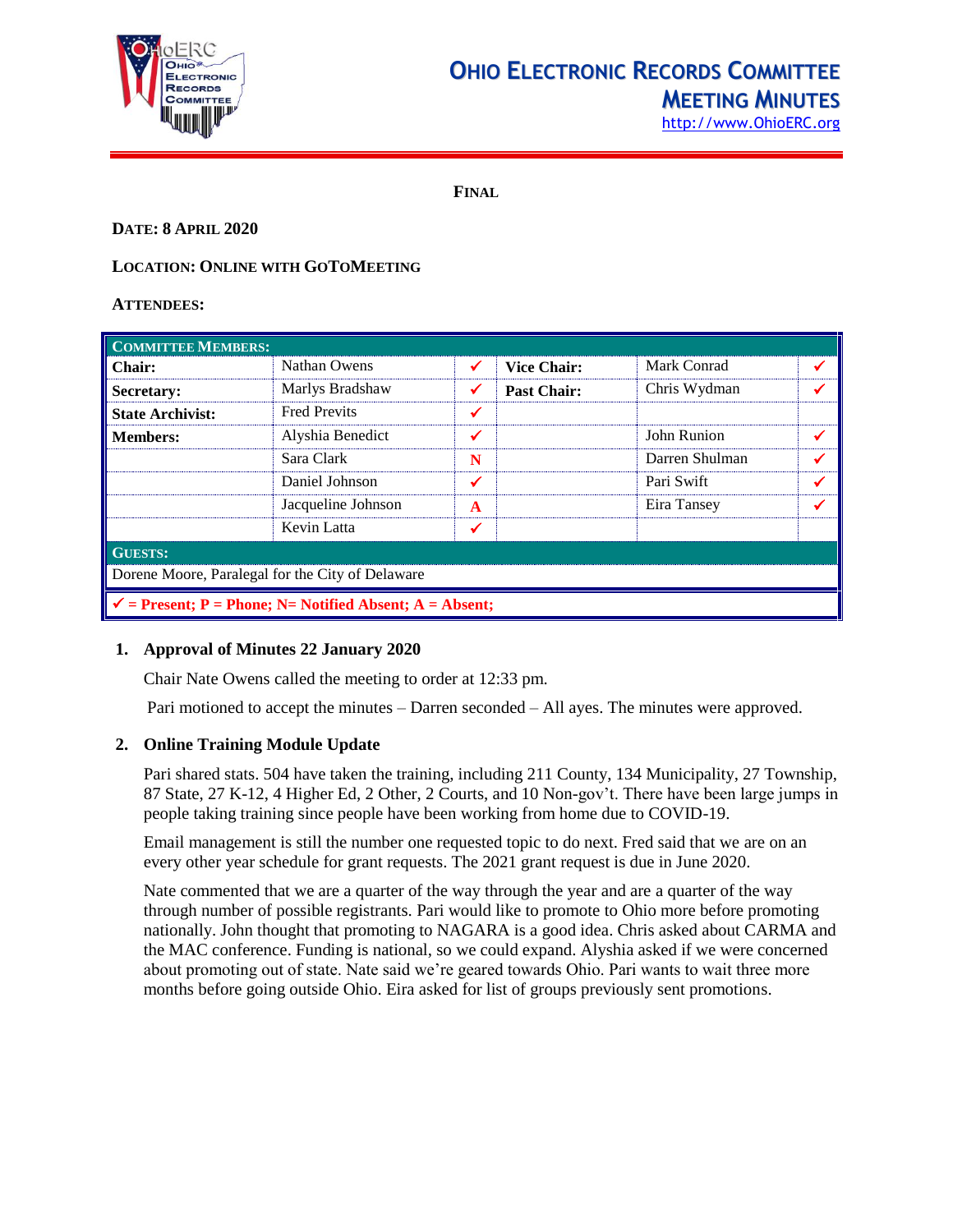

# **3. Posting to WordPress Site**

Nate and Fred posted once a month for the first quarter of 2020. Alyshia and Dan will be posting for the second quarter. Nate said that we need ideas on what to post between tip sheets and workshops. Chris suggested Ohio relevant legislative activities. Nate will add a reminder when sending out Action Items.

Nate said the poster should contact the reviewer and cc: the chair and vice-chair. Posting once a month should be the goal.

Nate said that most of the missing documents have been found and added to GoogleDrive, but we are still missing a few Word versions.

#### **4. OhioERC Guidelines/Tip Sheets/Resources Review**

o Blockchain subcommittee

Pari compared advantages and disadvantages by functionality and feature of blockchain vs. database. Nate suggested including a definition of a database. Pari will meet with group in April and hopes to have draft in July.

o Document Storage v. Document Preservation subcommittee

Dan is reviewing draft. Fred will then send to rest of committee.

#### **5. Presentation – Central Ohio Public Information Network (COPIN) – Oct 14, 2020**

Darren, Pari, and Sara will present for an hour at the Franklin County Emergency Management and Homeland Security Office in Gahanna.

#### **6. Membership Committee Update**

No new update from Mark.

o Subject Matter Expert Types

Alyshia added names to her graphic that organizes subject matter types and breaks them down into categories. John will check with Zach Malloy and Chris will check with Jane Wildermuth. Dan said it was a good start and would like to see it expand late and break down subjects even further.

#### **7. State Archives Update**

Kevin is still linking records in Preservica and Archive Space, and migrating the discovery layer. He is just putting born digital items in Preservica.

Fred said that OHRAB has extended the re-grant deadline to April 30 for digitization and preservation projects. More info is located at <http://ohrab.org/grants/regrant/> .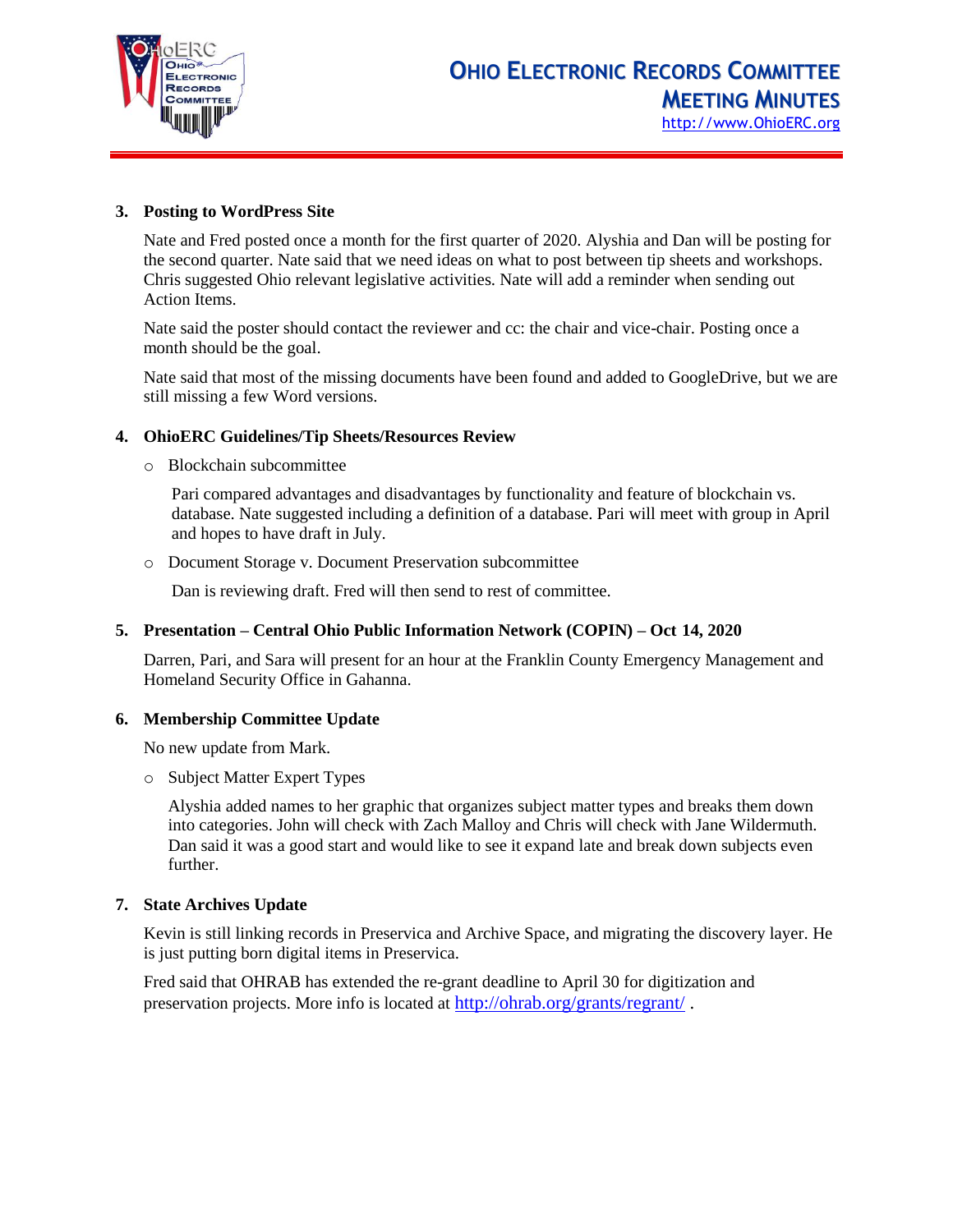

[http://www.OhioERC.org](http://www.ohioerc.org/)

# **8. Website Committee Update**

Dan had no update. He would like to look at oldest documents first to refresh and update when things calm down.

Chris shared statistics on subscriptions and visits:

- January: 446 visitors, 1192 page views
- February: 369 visitors, 1206 page views
- March: 376 visitors, 795 page views

#### • **Total (2020/1st Q): 1191 visitors, 3193 page visits**

- Total (2019/4th Q): 693 visitors, 2174 page visits
- Total (2019/3rd Q): 524 visitors, 1688 page visits
- Total subscribers on  $1/1/2020$ : 153
- Total subscribers on 4/1/2020: 160

Chris highlighted the big jump in visits due to the module. He updated editor privileges, installed updates to plugins, weeded out old links and checked for updates. He suggested adding a subscription link to the bottom of OhioERC emails in the signature.

#### **9. Outreach Committee Update**

o Developing Polling

Nate had no updates. Chris said we can do polling with widgets on the website.

#### **10. Brainstorming**

Nate said that because of COVID-19, we should develop guidance on remote working – post and tip sheet. Chris said that the Society of American Archivists has developed a resource that we should look at for a starting point.

#### **11. Review New Action Items**

Nate motioned to adjourn the meeting at 2:33 p.m. – Dan seconded – All ayes.